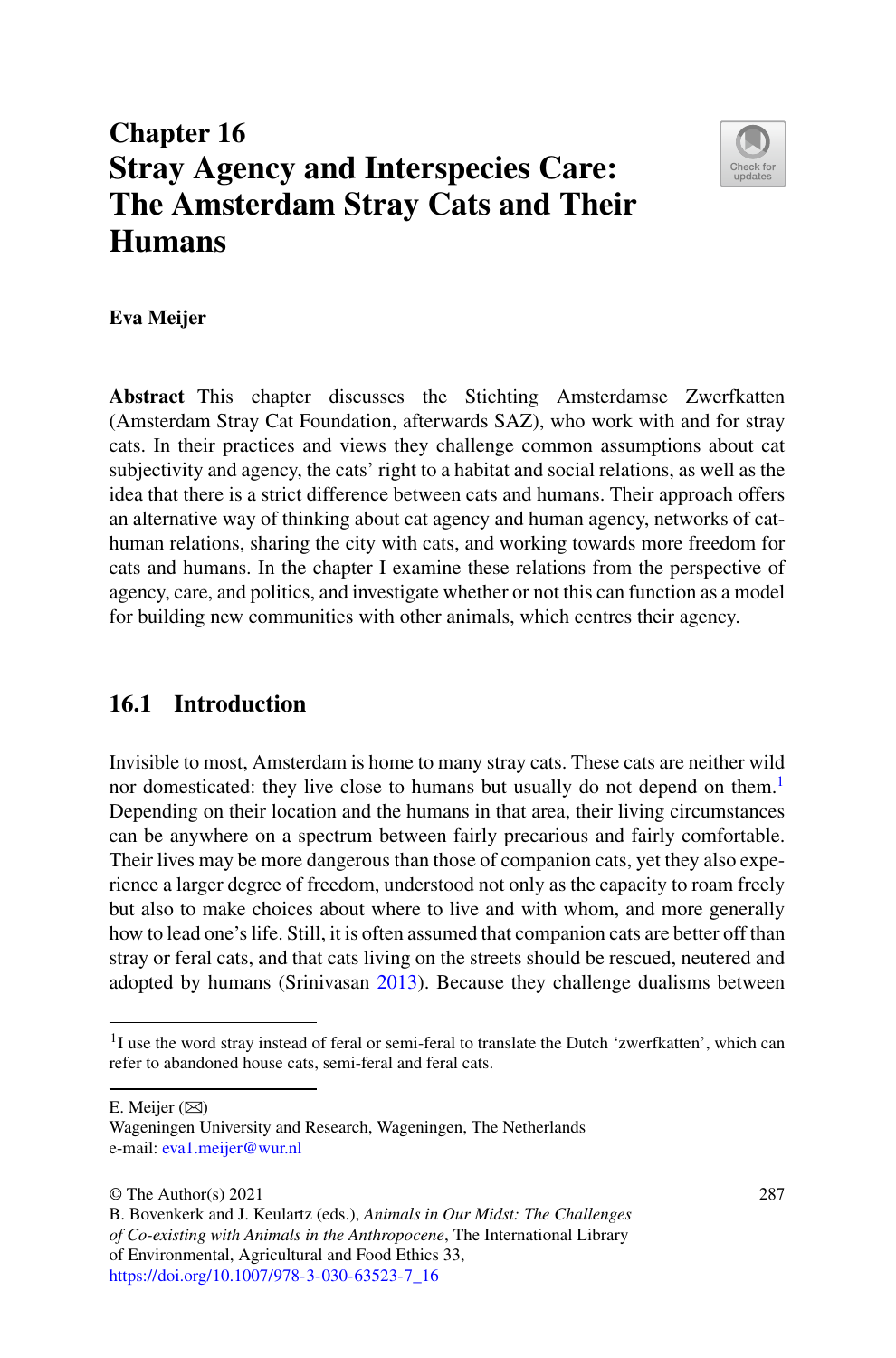nature and culture, domesticated and wild, many humans see them as out of place, or as not really belonging in the city (Van Patter and Hovorka [2018\)](#page-12-1). They do not belong to a human, as domesticated animals do, but are also not understood as native to a certain area, such as for example deer or songbirds. Most of the Amsterdam stray cats are descendants of house cats from Amsterdam, who carved out their own lives in the city, have learned to negotiate its risks, and built relationships with one another. Assumptions about these cats as either belonging or not belonging in the city, and about human duties towards them, are usually based on the view that cats, like other animals, are categorically different from humans and that humans are hierarchically above them. The city belongs to the humans who built it, and other animals are seen as companions, guests or pests, but, perhaps with the exception of songbirds, not as rightful inhabitants. Interconnected with this is the fact that the cats, as other nonhuman animals, have no formal legal or political rights.

In this chapter I discuss the work of the *Stichting Amsterdamse Zwerfkatten* (Amsterdam Stray Cat Foundation, afterwards SAZ), who work with and for stray cats. In their practices and underlying ideals they challenge common assumptions about cat subjectivity and agency, their right to a habitat and social relations, as well as the idea that there is a strict difference between cats and humans. They emphasize cat agency, and have a non-anthropocentric view to cat-human relations, which shows us new ways of sharing the city with cats, and working towards more freedom for cats. I volunteered at the SAZ for a year and his paper is based on informal conversations with other volunteers and members of staff, written statements from the website of the SAZ [\(www.saz.amsterdam\)](http://www.saz.amsterdam) and their biannual magazine Swieber, and my observations of cat-human interactions.

My aim in this chapter is not to provide a theory of just cat-human relations, or to develop a cat ethics for the Anthropocene. The chapter should be understood as a case study that draws on insights from political philosophy, ecofeminism and animal studies more broadly, to investigate what happens at the SAZ, and how their practices and views relate to mainstream ideas and practices. I focus specifically on agency and interspecies relations. In the first section I discuss the work of the SAZ in more detail. Section two zooms in on agency, discussing stray cat and human volunteer agency, and interconnections between these. The third section builds on these ideas about agency and relationality and turns the focus to interspecies care at the SAZ, and in the city of Amsterdam. In section four I move to the politics of the SAZ and the Amsterdam stray cats. The conclusion investigates what lessons we can learn from cat-human relations at the SAZ, in the context of establishing better relations with the other animals with whom we share our cities and households.

#### **16.2 The Amsterdam Stray Cat Foundation**

The SAZ have been working for and with the stray cats in and around Amsterdam since 1994. They 'trap, neuter and return' (TNR) the cats who are too wild to adjust to a life in a human home, and they socialise those who show interest in interacting with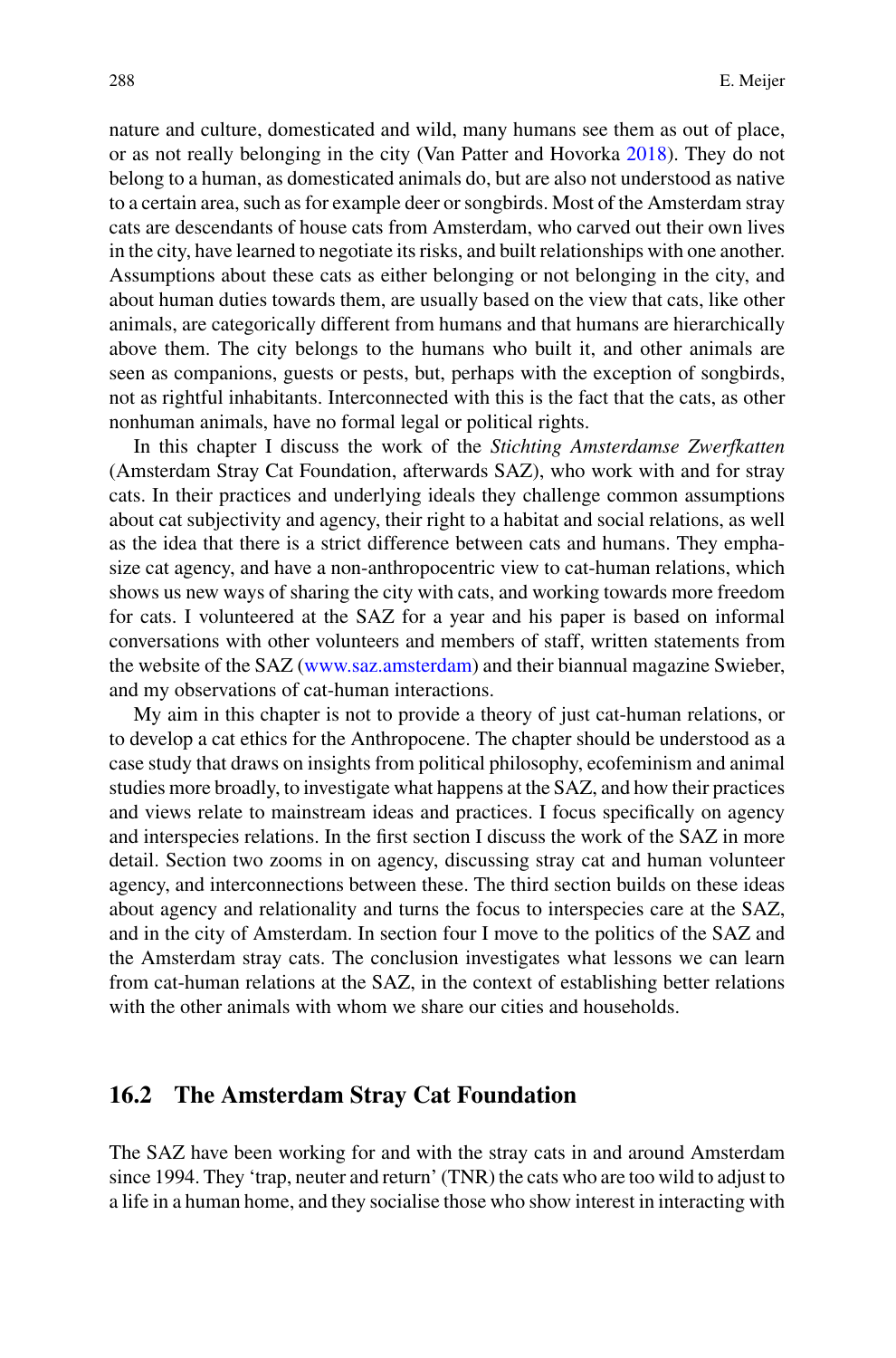humans. Once these cats are used to humans, they are taken to shelters in the area from where they can be adopted. The SAZ also assist stray cat colonies in the city, making sure they are fed and watched, and receive healthcare if needed. They make sure all TNR cats are looked after when they are released back into their habitats, and they provide help for humans who take care of stray cats in their gardens or in parks near their homes by supplying food and winter homes, so called iso-boxes, for the cats.

They focus not only on stray cats: a large part of their work is offering financial support to humans who cannot afford veterinary care for their cats. In this context they also offer more general help to humans and cats in need, and are a last resort especially for those who need immediate help. They for example provide shelter for cats in cases of domestic abuse, or take over their medical treatment if their humans cannot provide the appropriate care. They also started a food bank for companion animal food. Those practices are documented in a biannual magazine and on social media, aimed at promoting better cat-human relations, and often drawing attention to the cats' perspectives on matters. They influence city policies with regard to dealing with stray cats, and developing neutering programs.

When the SAZ started in 1994, there were many genuinely feral cats in Amsterdam. Currently, most of the cats on the streets are either lost or abandoned, which is largely because of their TNR work and neutering programs. The SAZ see neutering companion cats as the most efficient way of reducing stray cat suffering, and run campaigns to convince humans to neuter their cats. In these and other efforts, they treat humans similar to the cats, sometimes adopting a slightly paternalistic attitude: humans need to be educated and/or nudged into having their cats neutered and taking good care of them. This attitude is also adopted with regard to financial help with medical issues. In summer, cats often fall from balconies, because they are playing or chasing birds or insects, or because they are old, or simply make a mistake. The SAZ will take care of these cats when necessary and pay for medical bills, but they will also visit the house and check if the balcony is fenced before humans get their companions back.

The SAZ receive a small amount of money from the municipality for their TNR program and neutering campaigns; the remainder of their activities are paid for by private donations and funding from animal welfare organisations. Only two of the humans who work at the SAZ are paid, both receiving the minimum wage. One of these humans cleans the cages, and the other is in charge of daily management. Most of the work however, including cleaning, socializing cats, administration, driving on the ambulance, and catching cats, is done by volunteers. Many of these volunteers have 'a backpack' as the Dutch say, usually referring to psychiatric problems, though some have physical disabilities as well.

I applied for a cleaning job at the SAZ after my cat companion Putih died in the summer of 2016, and was soon promoted to the office, where I answered phone calls, did administrative work, and applied for funding. In the year I worked at the SAZ, I got to know the other humans who worked on Tuesdays quite well, as well as some of the cats who stayed in the socialization kennels for a longer period of time. I was struck by the attention for cat agency I witnessed, and found out there are many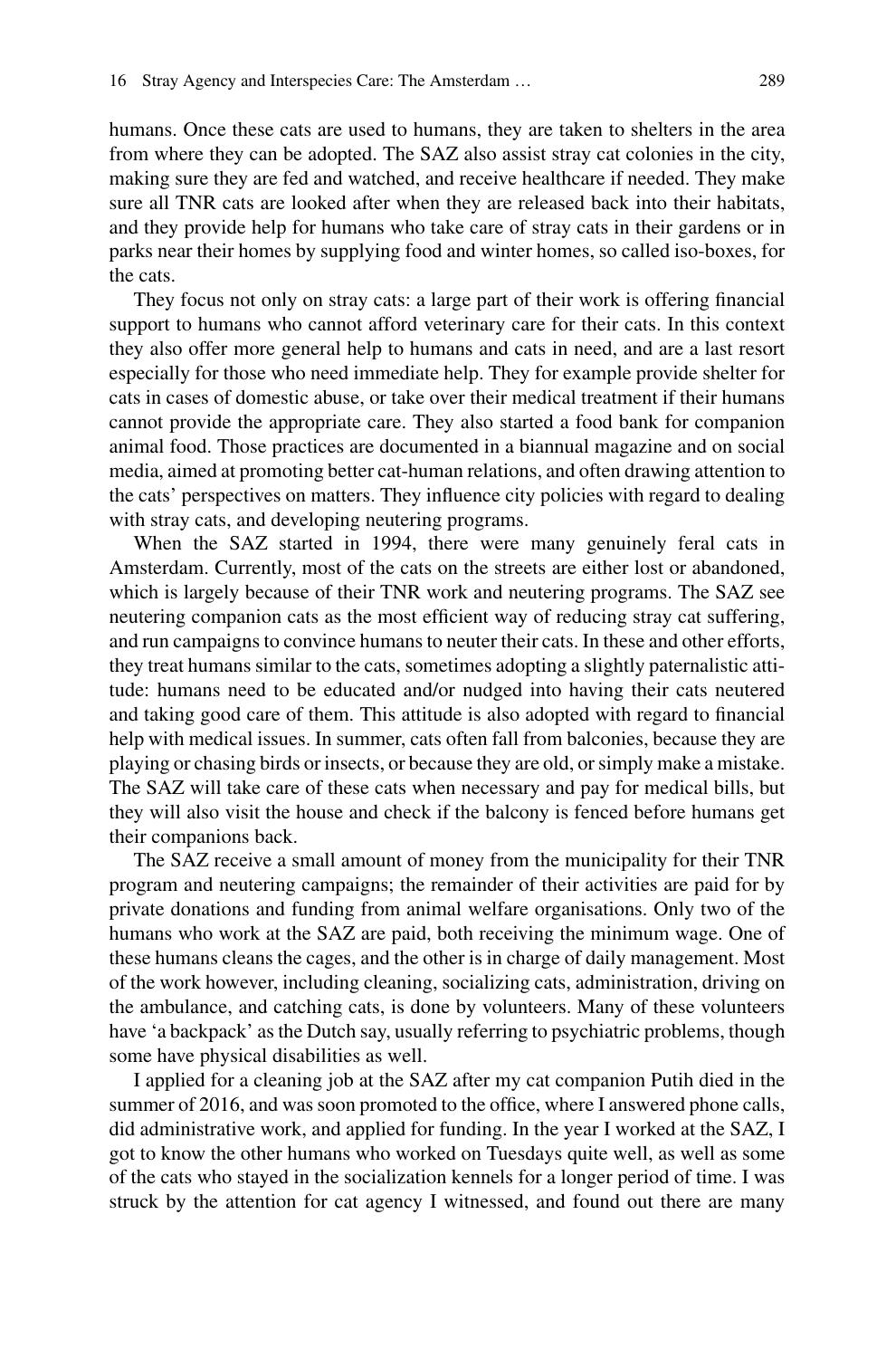invisible networks of care in the city of Amsterdam, formed by humans who look after stray cats, and often vice versa.

#### **16.3 Degrees of Agency**

Cat agency plays a major role in how the SAZ functions, both with regard to human behaviour and with regard to how different procedures are set  $up.^2$  $up.^2$  Catching cats, taking care of them afterwards, socialising the ones who show they want be socialised, releasing the others; all of this is done in ways that the cats co-determine, even though the power relations are not equal.

With feral and stray cats this works as follows. Before cats are caught, they are usually fed for a while at a certain time, in a certain place—both of which the cats codetermine. The cats are then caught, either because they allow humans to touch them, or, usually, by placing a cage at the feeding place. After they are caught they are taken to the SAZ headquarters, where they receive a health check and are neutered, and then are monitored for a while to see if they show interest in socialization. Sometimes it is immediately clear that they do not—experienced volunteers have developed an eye for it—at other times this needs more time. Cats often determine working hours of SAZ' volunteers, and of humans feeding cats, as well as cleaning techniques, and other SAZ procedures.

Cat agency also influences the lives of humans caring for them in the city. Many of the humans who call for assistance have adapted to having cats living in their gardens, and are willing to put great effort into caring for them or helping them. The cats brought them in this position: they normally take the first step in the relation by choosing a place to live, and picking specific humans to interact with.

While cat agency is taken seriously by the SAZ—paying attention to and respecting cat agency is one of the first things new volunteers learn—, cats have no official rights, and their political voice is not recognized by larger society. There is a gap between recognition of their agency at the micro-level, and official institutions and procedures. This is not a matter of all or nothing: cat agency, for example, does influence interaction with the city council from a distance, because of the habitats that the cats choose, and through the humans who advocate for them. They are informed and influenced by their relations, and sometimes negotiations, with the cats.

Nevertheless, the cats have no real voice in many of the decisions that concern their lives. Interestingly, many of the humans volunteering at the SAZ experience the same. They often complain that they do not speak the language of official institutions, which may lead to problems in their personal lives, and can also affect the effectiveness of their advocacy for the cats. In fact, many of them are more fluent in 'cat language' than in formal Dutch. This is partly due to a class difference: most volunteers at the SAZ have received no higher education and come from poor backgrounds, in contrast

<span id="page-3-0"></span><sup>&</sup>lt;sup>2</sup>For similar observations, see Alger and Alger [\(1997,](#page-11-0) [2003\)](#page-11-1).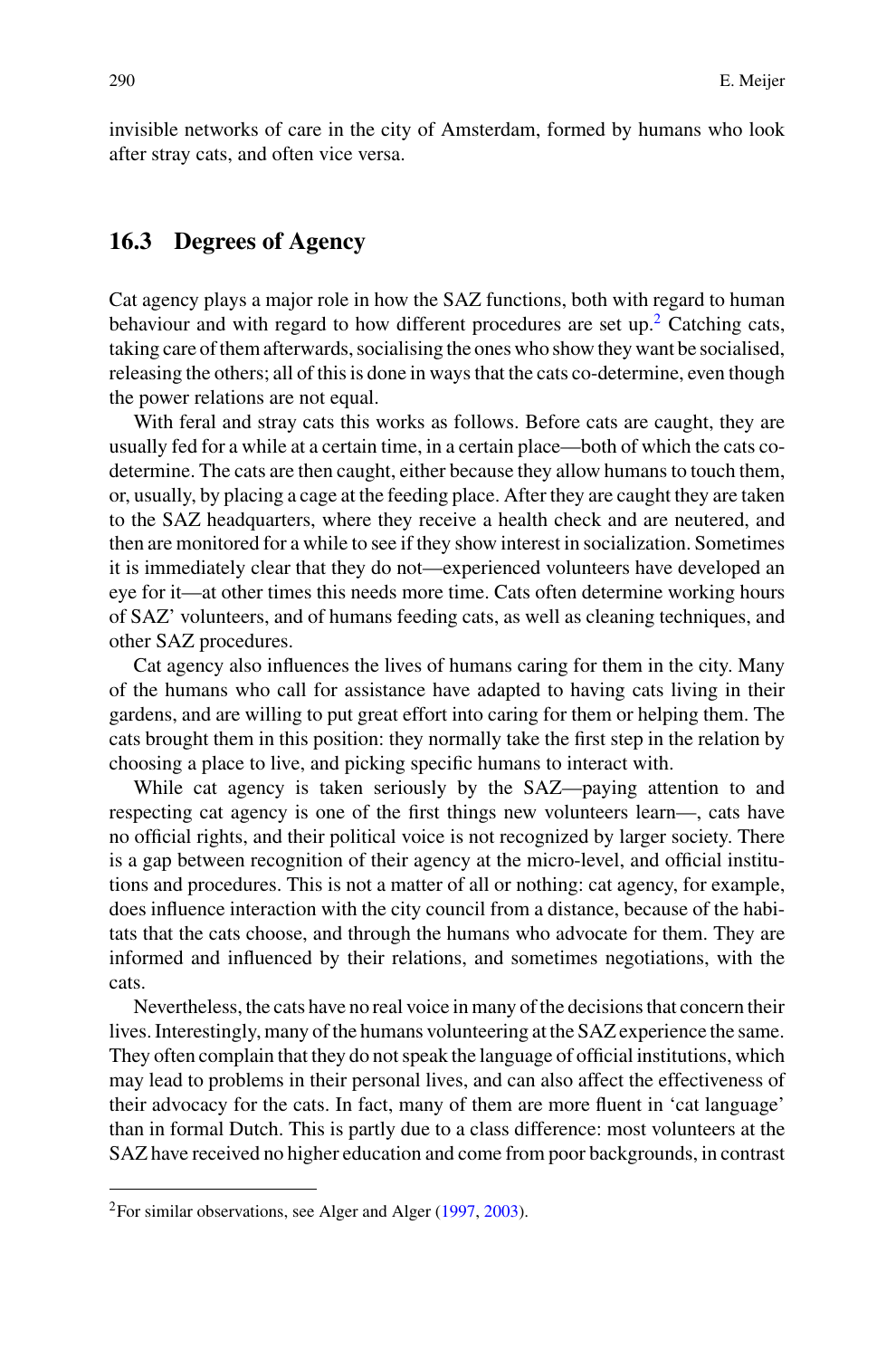to volunteers who work for private funds and government employees. It is also due to their neurodiversity. Many volunteers identify as autistic, having personality disorder, suffering from depression, or simply as 'crazy'. While their different perspectives sometimes lead to conflicts between volunteers, or between SAZ volunteers and outsiders, it also provides the organisation with valuable knowledge about groups of humans that are seen and treated as difficult by other organisations and official institutions. In fact, one of the great strengths of the SAZ is that they assist humans from marginalized groups, such as for example animal hoarders, psychiatric patients, incarcerated people, victims of domestic violence, and homeless people, if they need temporary or permanent help with their companions, offering shelter or medical care. These humans are often not too eager to interact with official institutions such as governmental organisations or even larger animal welfare organisations, but they trust the humans at the SAZ, or come to trust them after a while.

Humans have certain advantages in anthropocentric societies, but not all humans have them to the same degree. $3$  At the SAZ there are many different relations between humans and cats, in which humans and cats exercise agency, and have their specific strengths and weaknesses, some of which are connected to being part of a specific social group, while others are individual. With agency I do not refer to the Kantian rational interpretation of this concept, but neither to object-oriented positions (Bennett Benett [2010;](#page-11-2) Latour [1993\)](#page-12-2): it should be understood as relational and situated. Cats and humans enable each other to act in certain ways, and influence one another in a variety of ways (see also Bovenkerk and Meijer in this volume).

#### **16.4 Networks of Care**

Human care plays an important role in the lives of many of the stray cats. Outside cats are provided with food and healthcare, which is especially important when they get older. Cats in the socialization program receive quite a lot of care when they are at the SAZ, which continues after they are adopted. Kittens sometimes require intensive medical care, and they are usually placed in foster families.

The cats also take care of humans. Stray cats can provide their chosen humans with responsibility, a goal in life, mutual habits, and often also company, as many do at some point connect with the humans (often elderly females, sometimes males) who care for them. The volunteers who work at the SAZ have similar experiences. Cats interact with them, which leads to special relations with certain humans.<sup>4</sup> Caring for cats can for certain humans be helpful in itself. Being a volunteer creates a responsibility, and asks for them to be physically present, which means getting out of bed and going to the SAZ. The daily manager of the SAZ plays an important role

<span id="page-4-1"></span><span id="page-4-0"></span> $3$ See Taylor [\(2017\)](#page-12-3) for a broader discussion of the interconnections between constructions of disabilities and animality.

<sup>4</sup>These cats are usually not cute at all, they often do not like humans, cannot be touched or approached, which can make the care difficult and demanding, but rewarding as well.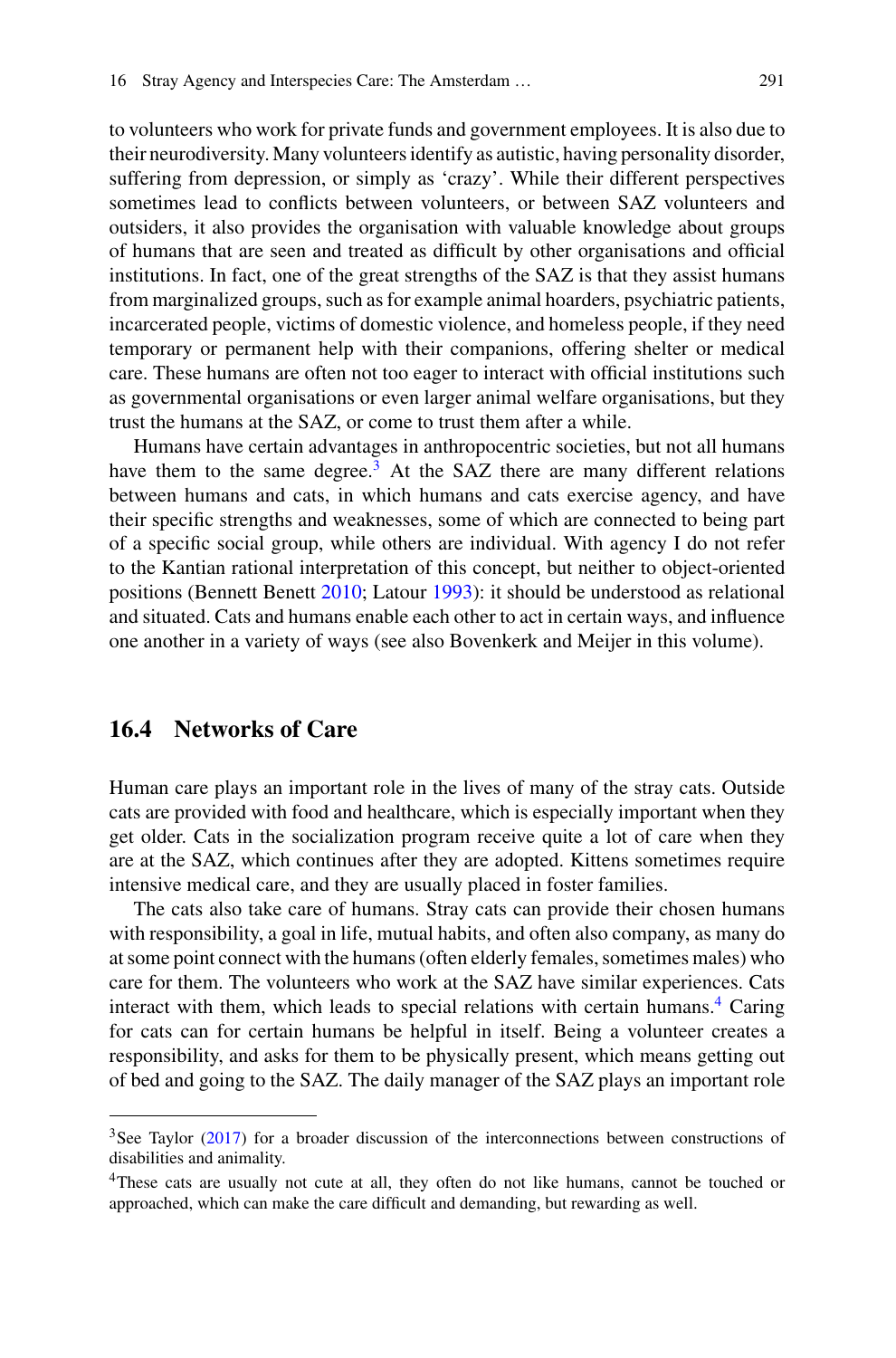in this. If someone is for example depressed and in bed all day, she will call them and ask to bring in fish for a cat that has trouble eating. Humans will often feel obliged to come in for a specific cat, or because the cats generally need them. This can make a large difference in the lives of individuals. In casual conversations about the cats and their role in their lives, they often express feeling a special connection to the cats because they are outsiders too.

The SAZ also creates a culture of care, which transcends individual interactions. This is perhaps most visible at the SAZ headquarters, where volunteers are taught how to care for cats, through education and written rules, and cats learn to care for humans and one another. Care is not just feeding cats or keeping them safe. It can also involve play, for example. Younger cats especially often begin their contact with humans in the form of play—touching comes later. Similarly, black humour is for the humans an important tool in dealing with hardships in their own lives and the cats' lives. This culture is also found outside of the SAZ headquarters, in the network of humans who care for stray cats in the city. Not only do individuals take care of the cats, they know one another and work together to provide this care. They keep an eye on neighbourhood cats who have homes and make sure they are treated well, and they keep an eye on each other. The cats of course also form communities, in which they sometimes care for one another. Females in colonies for example sometimes share the care for kittens, including nursing.

Building on care ethical views Lori Gruen [\(2015\)](#page-12-4) argues that there is a normative component to our entanglements with other animals: in order to do justice to those that we are connected to, we have to develop a kind of caring perception—an entangled empathy—that is focused on attending to the wellbeing of others. Developing empathy in this manner is a process in which both cognition and emotion have a role to play. With stray and feral cats one needs to pay attention, because otherwise you can get scratched or worse, and at the SAZ their perspective is brought to the front. Humans who start working there learn to be perceptive from the other humans, and from the cats; new cats learn from other cats and humans. Humans are often seen as givers of care, and other animals as recipients of care. The SAZ show that this is not necessarily the case, and that there are many different types of relationships possible. Recognizing that humans and cats at certain times depend on the other challenges a binary opposition between humans on the one side and cats on the other, with regard to agency and care. At the SAZ cats and humans are treated similarly: they are taken seriously as individuals, and attended to in special ways if necessary.

#### **16.5 Cat Politics**

The political position of the Amsterdam street cats is currently ambiguous. They are treated better than certain other inhabitants of the city, such as rats or pigeons, and perhaps even certain humans groups, such as illegalized refugees. Cats have a better reputation than pigeons or rats, who have traditionally been negatively stereotyped and are often unjustly associated with disease (see Meijboom and Nieuwland in this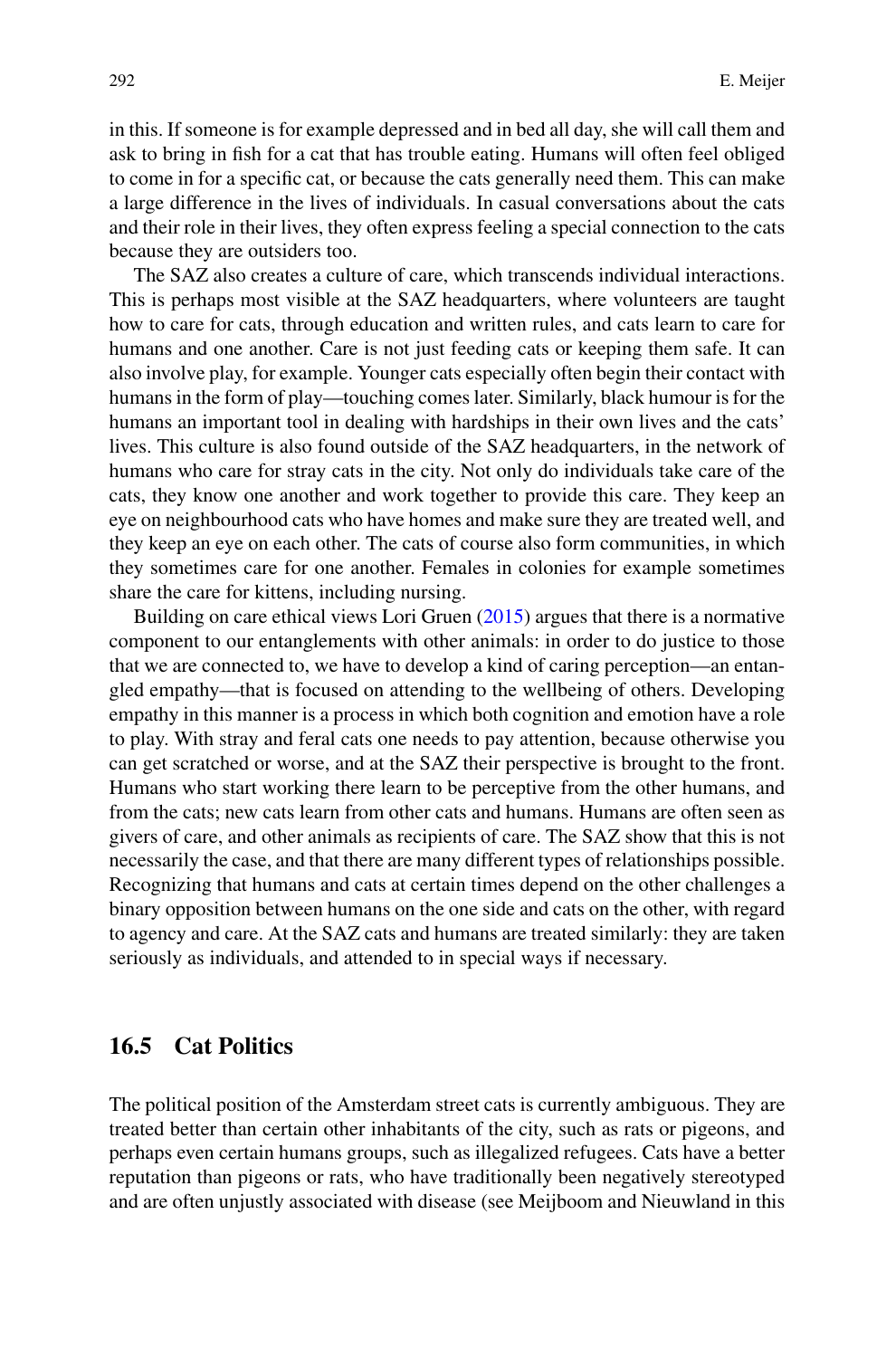volume). Many humans more or less accept the cats' presence, and often do not even notice them. When there are problems, education can play a role: once humans learn that cat colonies are looked after and the cats are neutered, they tend to accept them. At the same time however the cats do not have political or legal rights, similar to other nonhuman animals, which makes their situation precarious and means they depend on the goodwill of humans for fair treatment. While current legislation in the province of Noord-Holland favours TNR over killing stray cats, this is up for debate in other provinces and could change.

The SAZ' attitude towards the cats reflects this ambiguity. Cat subjectivity is taken seriously—all cats are treated equally and seen as worthy of care and consideration—, and cats are treated as social beings who should have a place to live, opportunity to form relations with others, and lead a life that is good for them. They however do not argue for cat rights, and the cats' rights to life, bodily integrity, and autonomy are not always recognized, which seemingly contradicts their commitment to cat agency and subjectivity. This is most visible in their approach to euthanasia and neutering.

Older TNR cats who have lived in a certain habitat for a long time often depend on one human to take care of them. When this human dies and there is no one to take over the care, euthanizing, or, less euphemistically, killing, the cats is sometimes considered to be the best option. Old cats usually cannot settle in a new territory because they are too fragile, or be adopted by humans, because they are too wild. Living at the SAZ causes them great distress, and while this can be a temporary solution, it is not a permanent one. Similar problems arise with cats who are ill and need long-term treatments, who are permanently injured, or who have long hair, and who are too afraid of humans to live with them. Ideally, cats from these groups should have the chance to move into cat villages, where they can live at a distance from people but are regularly checked on by humans who have experience with wild cats. There are however not enough spaces in these cat villages for all cats, and when the waiting lists are long, older cats are sometimes killed. In the case of humans we would find this unacceptable, and create spaces where they could stay. This is of course part of a larger framework in which nonhuman animals' lives are not valued in the same way as human lives, but the SAZ are an actor in this system.

Another example of violating cats' bodily integrity and autonomy is neutering. The TNR program is based on neutering, and the SAZ run a program that allows humans with low income to neuter their companion cats for free. Their main reason for promoting neutering is reducing cat suffering. They rescue hundreds of stray kittens every year, many of whom are ill, and argue that shelters are full of cats who deserve to be adopted. Furthermore, intact males often fight—in cities, their territories often overlap—and it could be argued that females are better off if they are not constantly pregnant or with kittens.

Under current circumstances the SAZ's neutering programs can indeed probably be defended for the simple reason that they do reduce cat suffering in cities. There is however a more principal question of whether or not humans are ethically allowed to intervene in cats' lives and bodies in this way. This more principal question of whether humans have a right, or even a duty, to neuter cats deserves more space than I have here (see also Donaldson and Kymlicka [2011;](#page-12-5) Palmer [2013;](#page-12-6) compare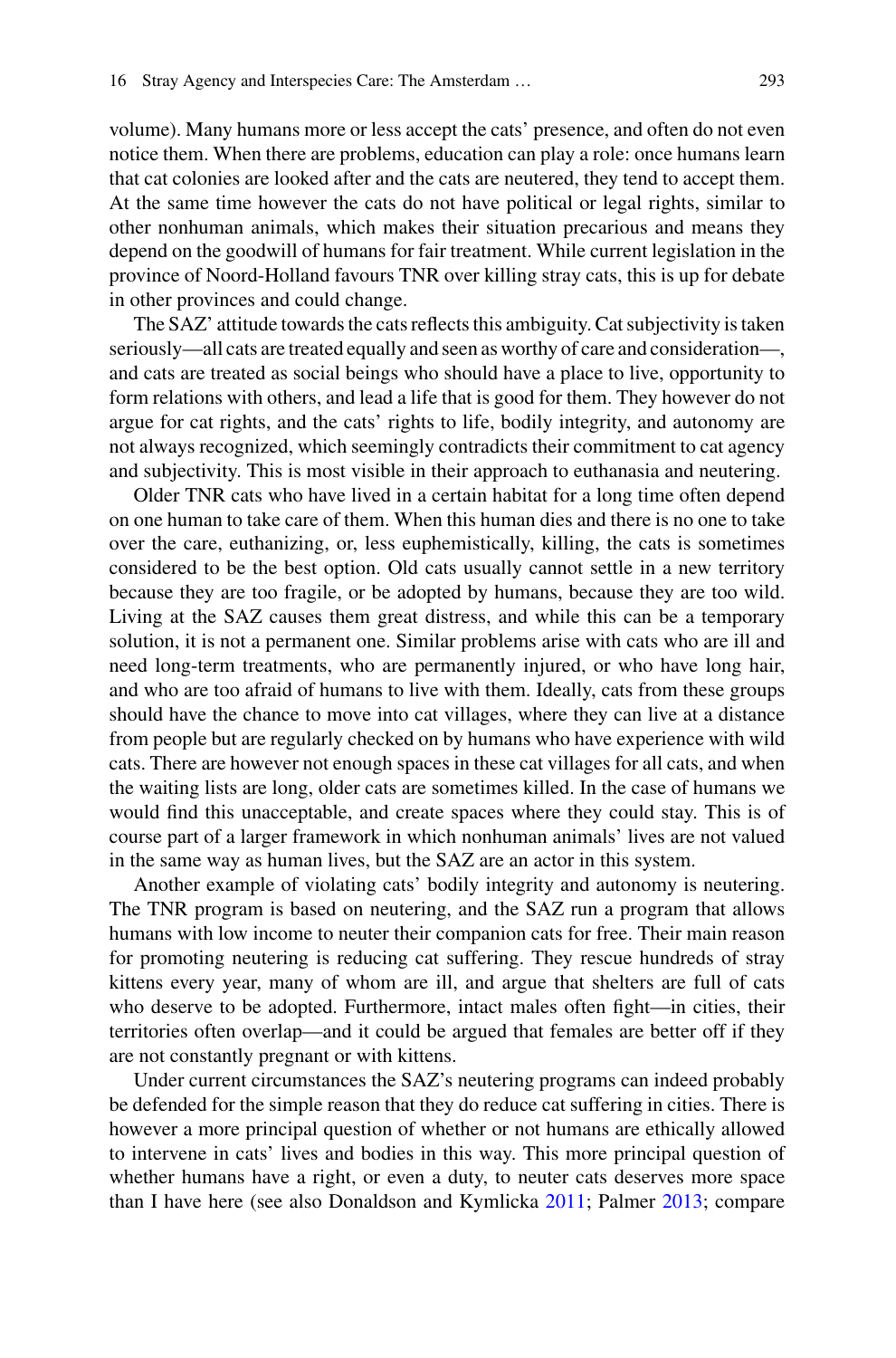Narayanan [2017;](#page-12-7) Srinivasan [2013\)](#page-12-0). It is however interesting to note that in the case of euthanasia and neutering the SAZ never mention what the cats want, or discuss whether or not this is problematic with regard to their bodily integrity, but instead simply assume that humans know best and are allowed to intervene.

### *16.5.1 Stray Cat Rights*

These tensions bring us to the question of stray cat rights. The SAZ do not advocate for universal cat rights, but they do argue for specific kinds of legislation in relation to stray cats, for example in discussions with the city council and the province, and they promote what they see as good cat-human relations through their (social) media channels. Even though they do not use the language of rights or justice—they will speak of belonging, care, or being kind instead—, their underlying ideas correspond with Sue Donaldson and Will Kymlicka's [\(2011\)](#page-12-5) views about denizenship rights for liminal animals.

Donaldson and Kymlicka use a citizenship approach to conceptualize the rights of different nonhuman animal communities, based on their relations to human political communities. Domesticated animals are conceptualized as citizens, who form interspecies communities with humans. Wild animals are sovereign communities, who prefer to stay away from humans and who are capable of taking care of themselves. Not all animals are wild or domesticated, and for those in between, Donaldson and Kymlicka introduce a third category. Liminal animals do not desire close relations with humans, but they do seek out human settlements for safety, shelter or food, and can have different types of interactions with humans. While most SAZ cats can indeed be seen as liminal, their relations with humans vary. Some street cats are domestic cats, who after a few days or weeks, or even hours, remember how nice it was to live inside a house. Others are feral and show a strong desire to get away from humans; they will try to escape and fight for their freedom if necessary. Between these poles we find shy cats, cats who after months of attention suddenly decide to try to trust humans, cats who usually like humans but remain unpredictable in their behaviour and therefore cannot be adopted, and many others.

According to Donaldson and Kymlicka [\(2011,](#page-12-5) Chapter 3), the different relations between groups of human and nonhuman animals are connected to different sets of rights. Liminal animals should, in addition to the basic negative rights all nonhuman animals should have, be awarded denizenship rights. These are the right not to be stereotyped negatively, to participate in reciprocal relations, and the right to a habitat. These three rights capture what the SAZ advocate for. The SAZ have influenced public opinion of stray cats and continues to do so; in the 1990s, they were seen as pests and now the image humans have of them is much more positive. Promoting better cat-human relations, based on reciprocity and mutual consent, in cat-human households and in cities, is also one of the key aims of the SAZ. This is interconnected with arguing for the cats' right to a habitat: the SAZ argue that the city is their home too.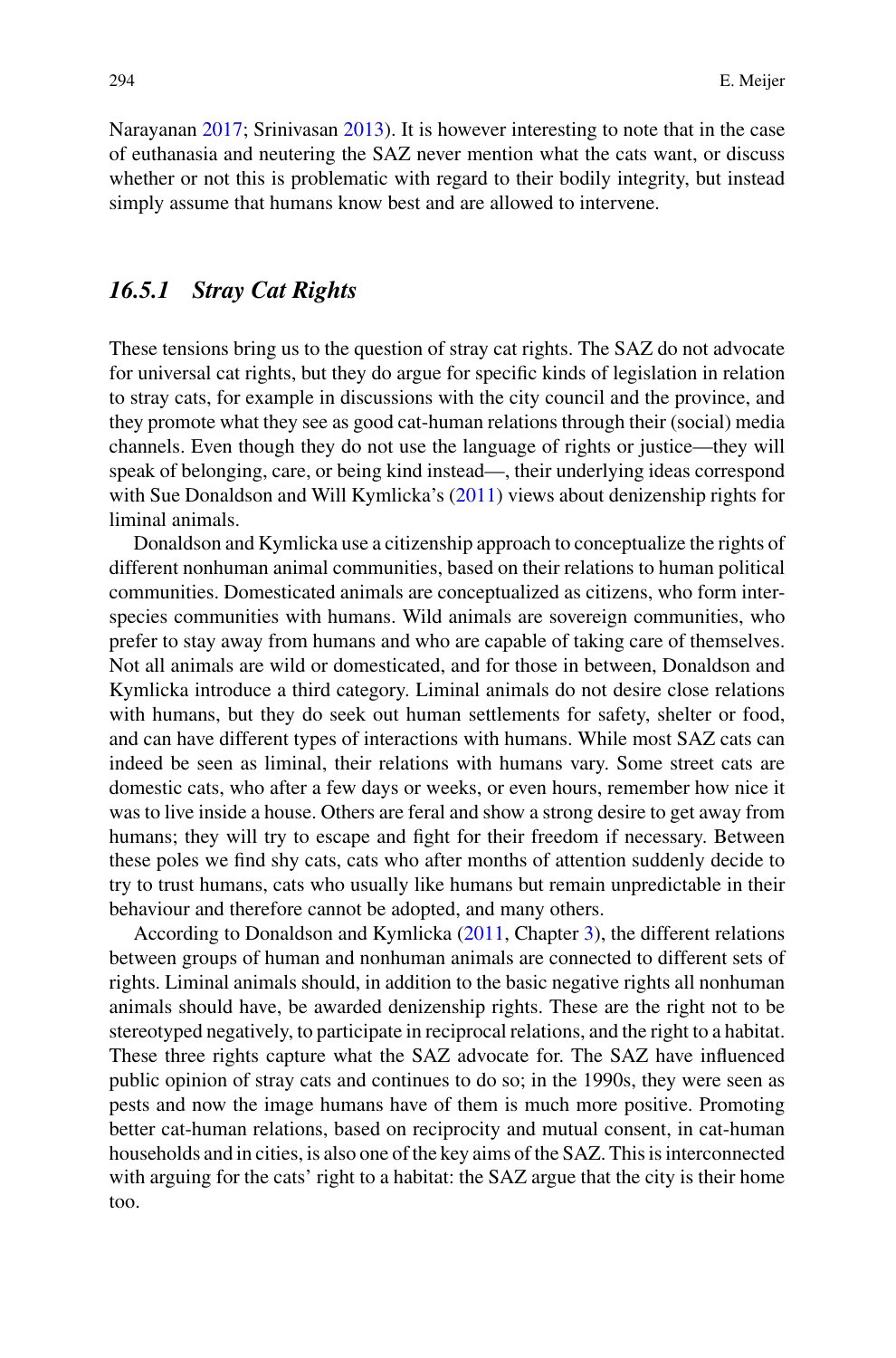#### *16.5.2 Democratic Agency*

One of the key features of Donaldson and Kymlicka's theory is their focus on political animal agency. Wild and liminal animals express political agency in different ways, for example through resisting oppression or leaving a certain territory. Domesticated nonhuman animals exercise democratic agency in relation to humans. They should not only be the recipients of rights or citizenship, but should be seen as political agents who co-shape communities, and whose voices should be taken into account in taking political decisions.

More specifically, they develop an account of 'dependent agency' in the case of domesticated animal citizenship. They distinguish three necessary features of exercising democratic agency, which in their opinion also apply to domesticated animals: the possibility of having and expressing a subjective good, the capacity to comply with social norms through relationships, and the capacity to participate in shaping the terms of interaction [\(2011,](#page-12-5) 104). To further conceptualize this, they turn to recent work in disability theory, and investigate parallels with theories that focus on how humans with severe mental disabilities can exercise agency through relationships that are based on trust. Exercising this dependent agency would, in the case of domesticated animals, mean that they communicate their standpoints to humans they know well and trust, and who know them well, who then communicate these to other humans. Domesticated animals have a right to be represented socially and politically through this form of interaction.

At the SAZ cats and humans exercise agency in different ways and to different degrees, and can depend on other cats and humans in a multitude of ways. Some cats and some humans live their lives without much help from others and prefer distance from them; others need more care, or prefer close relations. Politically, relations also do not follow the species line neatly. In the model that Donaldson and Kymlicka propose, the nonhuman companions depend on humans for social and political representation. At the SAZ humans speak up for the cats in official contexts, yet many humans at the SAZ also cannot or do not want to express themselves politically in this way. Furthermore, the cats act politically in other ways: they claim and defend their territories, resist captivity, vote with their feet, or cooperate with humans. While these acts differ from human political acts, they are meaningful and may have further political effects (see Meijer [2019](#page-12-8) for a longer discussion on animal resistance).

# **16.6 Cat-Human Relations at the SAZ as a Model for Future Interactions**

The SAZ's approach to stray cats can perhaps best be described as pragmatic. While they take seriously cat agency and subjectivity in many contexts, they restrict it at other points, as I discussed in relation to euthanasia and neutering. Furthermore, in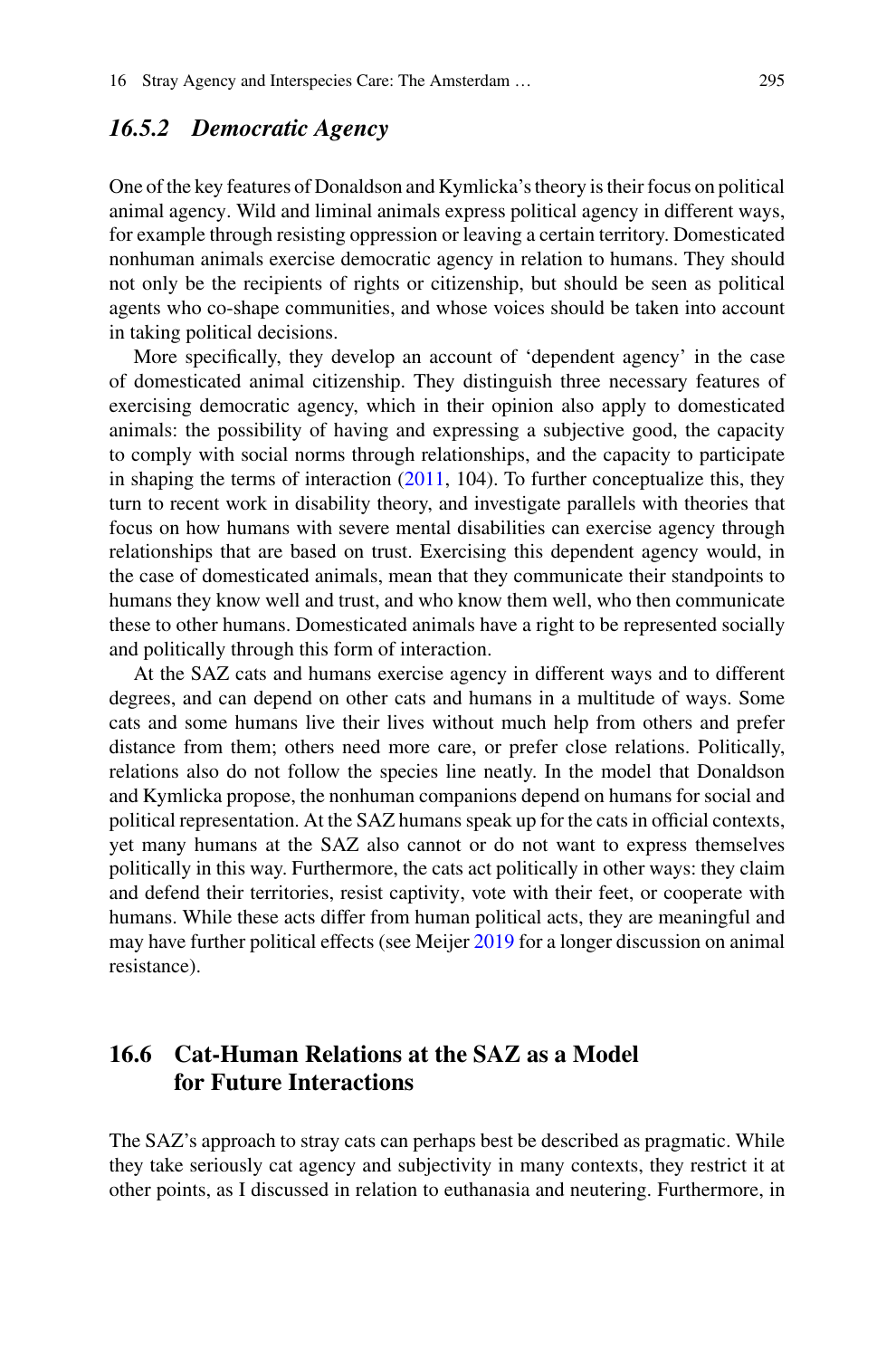ethical judgments they focus solely on cats and not on the wider environment. They feed the cats animal products, such as meat and fish, $\frac{5}{5}$  and do not consider the impact of cat colonies on other liminal animals, such as rodents or songbirds.

While the first issue can be solved by feeding the cats vegan diets, the second question is more difficult to answer. Thinking about sharing communities and cities with cats raises the question of intervention in their predation behaviour (Donaldson and Kymlicka [2011;](#page-12-5) Palmer [2013\)](#page-12-6), since individual animals and populations may suffer from their presence. In some places stray cats are seen and welcomed as rural working animals, providing 'rodent control' (Van Patter and Hovorka [2018\)](#page-12-1), while in other places there is growing public concern over their impacts on songbirds (ibid.). This latter concern is often interconnected with a discourse and world view that relies on a distinction between nature and culture, and sees feral cats as intruders who are not native to certain areas and do not belong there. Taking issue with cats who kill songbirds but not minding them killing mice and rats is furthermore speciesist. While the question of predation is an important ethical question to consider in living with companion cats, and in supporting stray or feral cats, simply blaming them for the loss of wildlife is too easy. More empirical research is needed, into the relation between feeding cats and their hunting behaviours, human influence on wildlife—for example with regard to the effect of pesticides on insects and birds—, and differences in hunting and killing behaviours of companion cats and feral cats. More research into the moral and political standing of liminal animals is also needed, and this does not just apply to cats, but also rats, mice and birds.

While there are ethical and political challenges with regard to the SAZ's policies and practices, certain aspects of their work can serve as an inspiration for developing new relations with other animals. As a conclusion to this paper I will discuss these in three areas: forming ecologies of care, sharing the city, and interspecies resistance practices.

## *16.6.1 Ecologies of Care*

Relations between humans and groups of liminal animals are often framed in terms of conflict. Humans usually see themselves as the dominant party, both in terms of rationality and of power. As we saw, the SAZ problematizes assumptions about power relations between humans and cats, and humans' right to space. While humans make certain decisions, cats know what is best—for them or the human opposite them—in other cases, and this wisdom needs to be recognized. Instead of focusing on eradicating city cats, or establishing stronger borders between cat colonies and humans, they accept that interactions and relations are inevitable, and do not aim to domesticate all cats. They work towards creating better relations, offer care where needed, and recognize that care goes two ways: helping cats can help humans. In

<span id="page-9-0"></span><sup>&</sup>lt;sup>5</sup>Many volunteers also eat animals, though this is slowly changing because of some vegan volunteers who are creating awareness.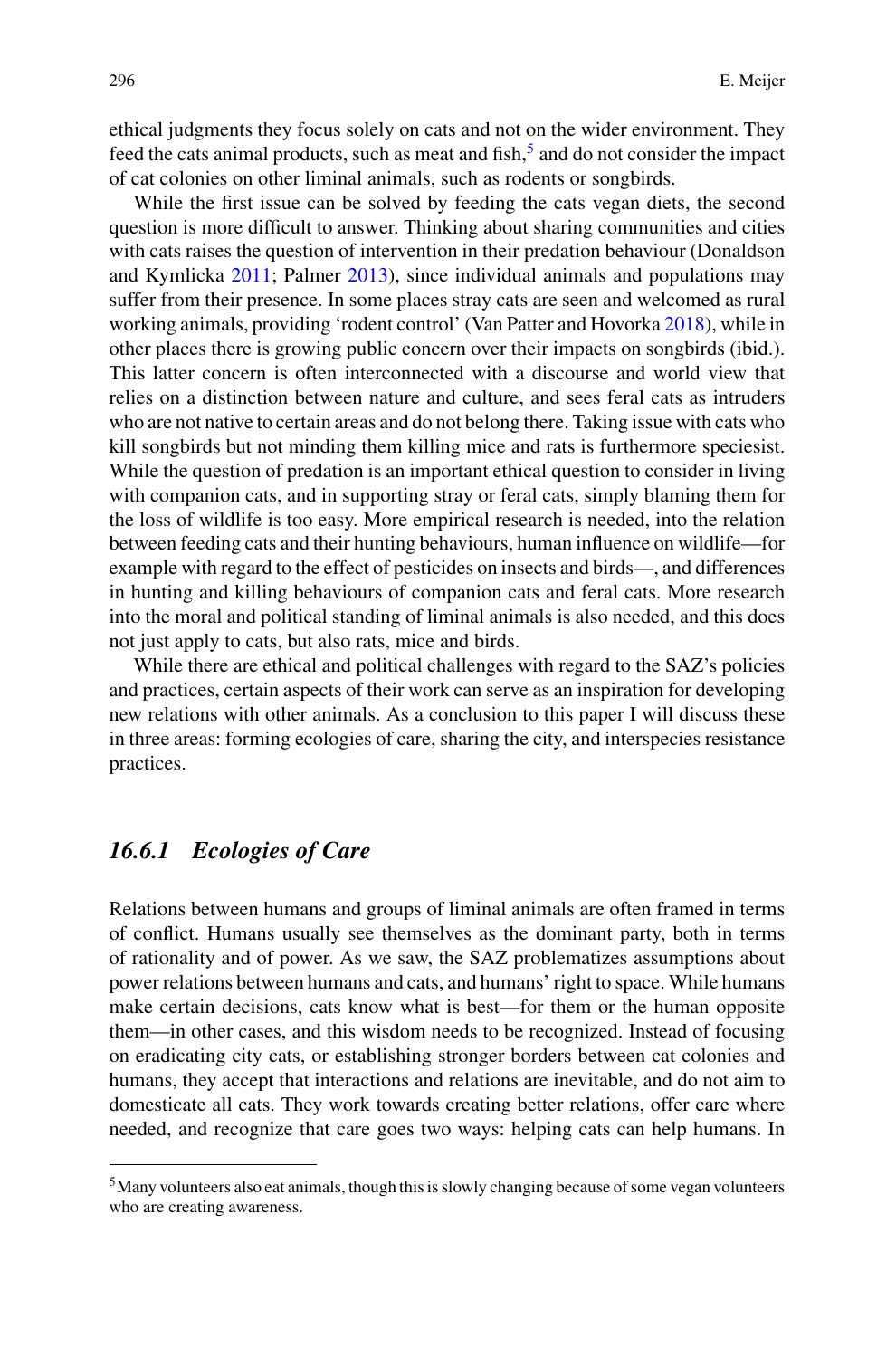this way, the SAZ not only challenges the epistemic dichotomy between humans and other animals, but also offer another framework, one of care and not conflict.

Throughout the city of Amsterdam we find different networks of care in relation to stray cats: between cats, cats and humans, colonies and caretakers, socialized cats and volunteers, between different volunteers, between passers-by and cats in need. This is not always in perfect harmony: conflicts often occur. But care is not simply soft and sweet: it means taking responsibility for others also when that is difficult, and it can even involve making difficult decisions about life and death for others. Humans share cities and rural areas not only with cats, and relations and encounters with songbirds, mice, rats, seagulls, foxes and other animals are similarly often unavoidable. Focusing on care instead of conflict can be the first step for starting something new and perhaps even solving problems with co-existence (see Meijboom and Nieuwland on rats in this volume).

#### *16.6.2 Sharing the City*

Recent work in political philosophy (Cooke [2017;](#page-12-9) Hadley [2005;](#page-12-10) Milburn [2017\)](#page-12-11) problematizes the assumption that humans automatically have all rights to the land they share with other animals, by arguing for nonhuman animal land rights, habitat rights, or territorial rights. Humans gave themselves a right to the land, but that is not the same as having a right to that land (Meijer [2019\)](#page-12-8). The idea is not just that other animals belong in their habitats, have a right to their territory and should have access to the means they need to sustain their existence: it also imposes limits on human expansion, and even raises the question of giving land back to the animals who lived there in the first place (Donaldson and Kymlicka [2011\)](#page-12-5).

Cities are seen as a product of human activity, and therefore as belonging to the humans who built them and not to the other animals who lived there before, or who came to live there when humans did. Jennifer Wolch [\(2010\)](#page-12-12) sees a lack of nonhuman animals in urban theories and practices. This is related to the fact that cities are seen as human spaces, and the fact that urbanisation is based on a view of progress that favours culture over nature, which leads to exploitation of nature. To address this, she argues, we need not only to acknowledge and foster the presence of those other animals in cities, but also to build new relations with them.

Stray cats are not wild, and do not fall on the side of nature or wilderness, but are also not domesticated and living within human culture. They contest physical boundaries, by forming their own communities within city borders, often trespassing on land that belongs to individual humans and companies—they like courtyards, parks, big gardens, and industrial areas—, and symbolic borders, by invading a culturally human space (Van Patter and Hovorka [2018\)](#page-12-1). Colonies have their own habits and norms, and the cats have their own maps of the city (compare Barua [2014\)](#page-11-3). The cats know their habitat is theirs, even when humans do not recognize this.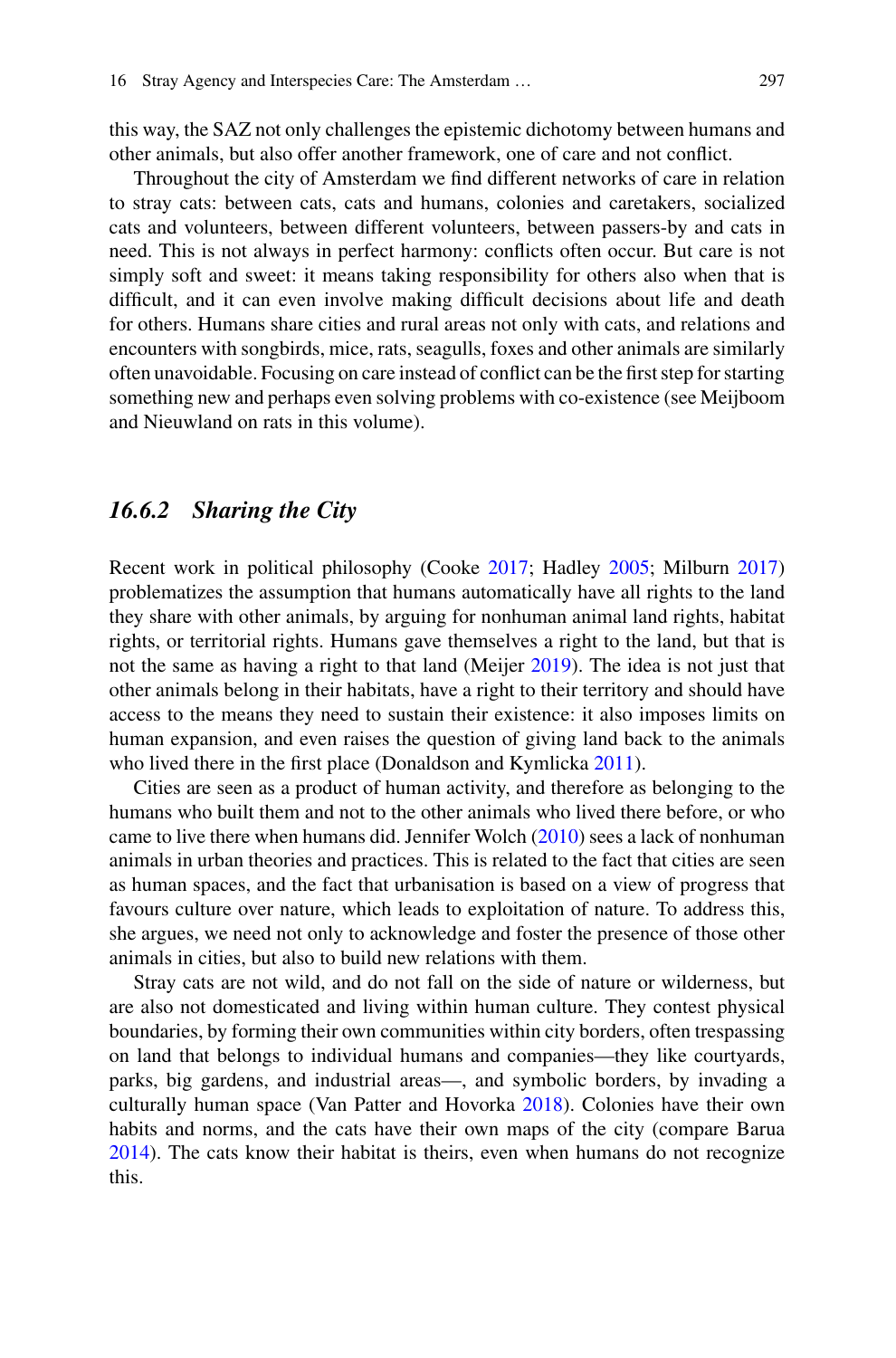Understanding cities as places that humans share with many others may mean humans need to make more space and take a step back. This however does not have to be a sacrifice: building new relations with other animals, attending to them and engaging with them differently can instead enrich one's life and lead to a deeper sense of connection with the world around you.

# *16.6.3 Interspecies Resistance as the Foundation for New Relations*

New relations are not a matter of all or nothing, and are not formed in a utopian setting far away from daily realities. They can and do begin here. The SAZ shows us alternative ways of interacting with cats, in which power relations are flexible and cat agency is recognized. Some of the SAZ practices, such as caring for a group that no one cares about, can be seen as forms of resistance in a world that disregards nonhuman animal lives.

Michel Foucault [\(1998,](#page-12-13) see also Wadiwel [2016\)](#page-12-14) conceptualizes everyday practices that challenge power structures as forms of resistance, which is a helpful way of looking at these cat-human relations. Similar to the ecologies of care I mentioned earlier, these patterns could perhaps best be described as ecologies of resistance, in which cats and humans resist oppression. The humans working at the SAZ sometimes describe their work in terms of resistance, to indifference and hostile attitudes to cats, and they take pride in being disobedient. They also often call themselves crazy and describe themselves as being literally from the streets, and it seems as if they take pride in being like the cats.

Their struggle and resistance is not aimed at large societal reform, and their acts are at times morally inconsistent. There are also often conflicts between this organisation and other animal shelters and organisations; they fight over resources and principles. But the SAZ does manage to bring about small, and sometimes big, changes in the lives of many cats and humans, they changed how cats are viewed and treated in Amsterdam, and they are a last resort for humans and cats who have nowhere else to go. With this they offer a glimpse of new interspecies relations, co-shaped by the cats.

#### **References**

- <span id="page-11-0"></span>Alger, J., and S. Alger. 1997. Beyond Mead: Symbolic interaction between humans and felines. *Society & Animals* 5 (1): 65–81.
- <span id="page-11-1"></span>Alger, J., and S. Alger. 2003. *Cat culture: The social world of a cat shelter*. Philadelphia, PA: Temple University Press.
- <span id="page-11-3"></span>Barua, M. 2014. Bio-geo-graphy: Landscape, dwelling, and the political ecology of human–elephant relations. *Environment and Planning D: Society and Space* 32: 915–934.
- <span id="page-11-2"></span>Bennett, J. 2010. *Vibrant matter: A political ecology of things*. Durham, UK: Duke University Press.